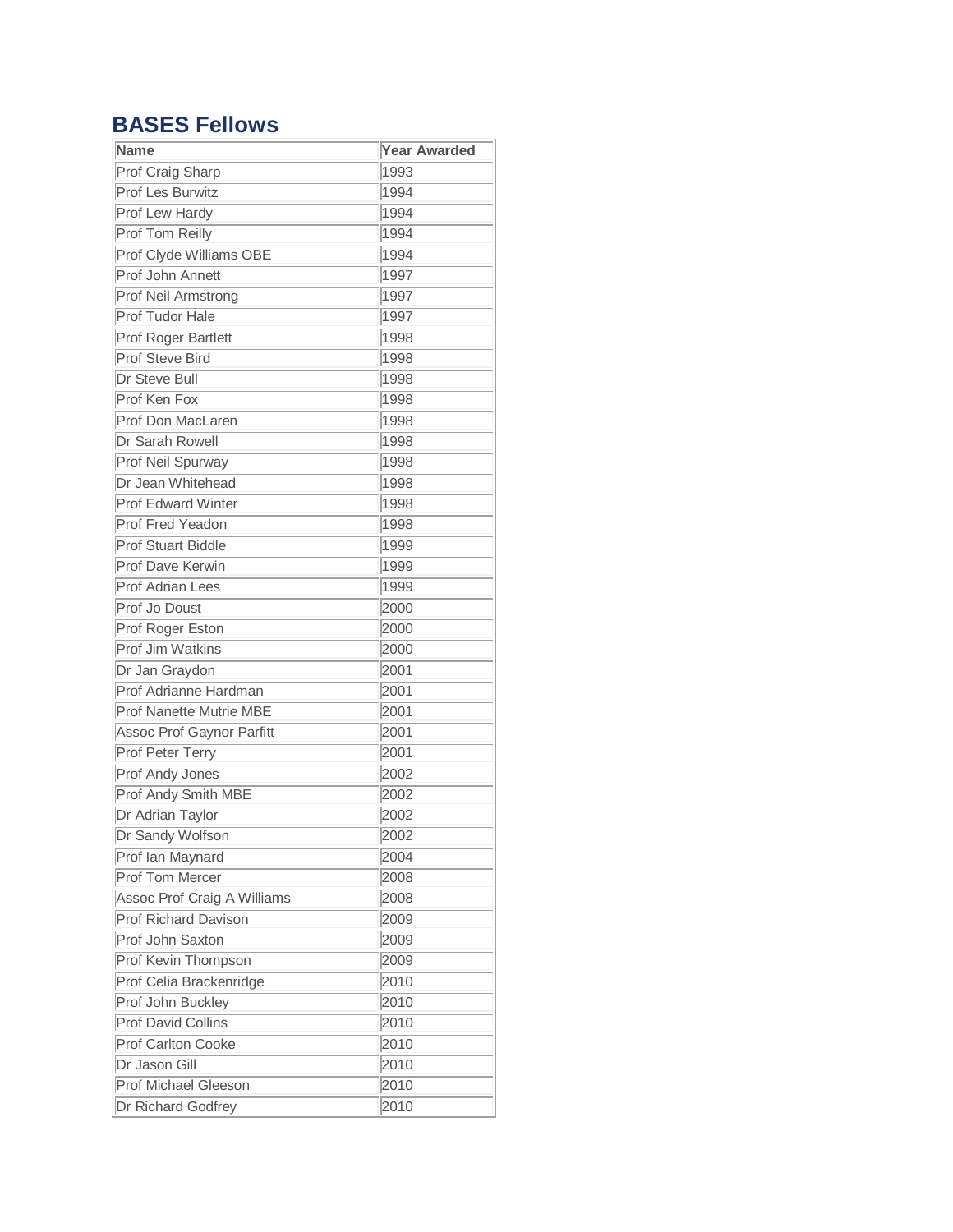| Dr Brian Hemmings           | 2010 |
|-----------------------------|------|
| Dr Costas Karageorghis      | 2010 |
| Prof Andrew Lane            | 2010 |
| Prof Craig Mahoney          | 2010 |
| Prof Alison McConnell       | 2010 |
| Prof Marie Murphy           | 2010 |
| Prof Richard Tong           | 2010 |
| Dr Ken van Someren          | 2010 |
| Prof Greg Whyte OBE         | 2010 |
| Prof Keith George           | 2011 |
| Dr Nigel Gleeson            | 2011 |
| Dr Chris Harwood            | 2011 |
| Dr Tim Holder               | 2011 |
| Dr Zoe Knowles              | 2011 |
| Prof Kevin Lamb             | 2011 |
| Prof Lars McNaughton        | 2011 |
| Prof Joanna Wakefield-Scurr | 2011 |
| <b>Prof Martin Sellens</b>  | 2011 |
| <b>Prof Gareth Stratton</b> | 2011 |
| Dr Richard Thelwell         | 2011 |
| Dr Keith Tolfrey            | 2011 |
| Prof Vicky Tolfrey          | 2011 |
| Prof Michael Duncan         | 2012 |
| Prof Glyn Howatson          | 2012 |
| Dr Joanne Hudson            | 2012 |
| Dr Andrew Miles             | 2012 |
| <b>Dr Michael Price</b>     | 2012 |
| Dr Roger Ramsbottom         | 2012 |
| Dr Lee Romer                | 2012 |
| Dr Aki Salo                 | 2012 |
| Dr Rhys Thatcher            | 2012 |
| Prof A Mark Williams        | 2013 |
| Dr Brendan Cropley          | 2014 |
| Dr Phil Graham-Smith        | 2014 |
| Dr Stephen Ingham           | 2014 |
| Dr Dominic Micklewright     | 2014 |
| Prof Sue Backhouse          | 2015 |
| Prof Bill Baltzopolous      | 2015 |
| Dr Gary Brickley            | 2015 |
| Dr David Broom              | 2015 |
| <b>Prof Graeme Close</b>    | 2015 |
| Dr Tracey Devonport         | 2015 |
| Dr Lance Doggart            | 2015 |
| Dr Emma Ross                | 2015 |
| Dr Stuart Beattie           | 2016 |
| Prof Colin Boreham          | 2016 |
| Dr Peter Brown              | 2016 |
| Prof lan Campbell           | 2016 |